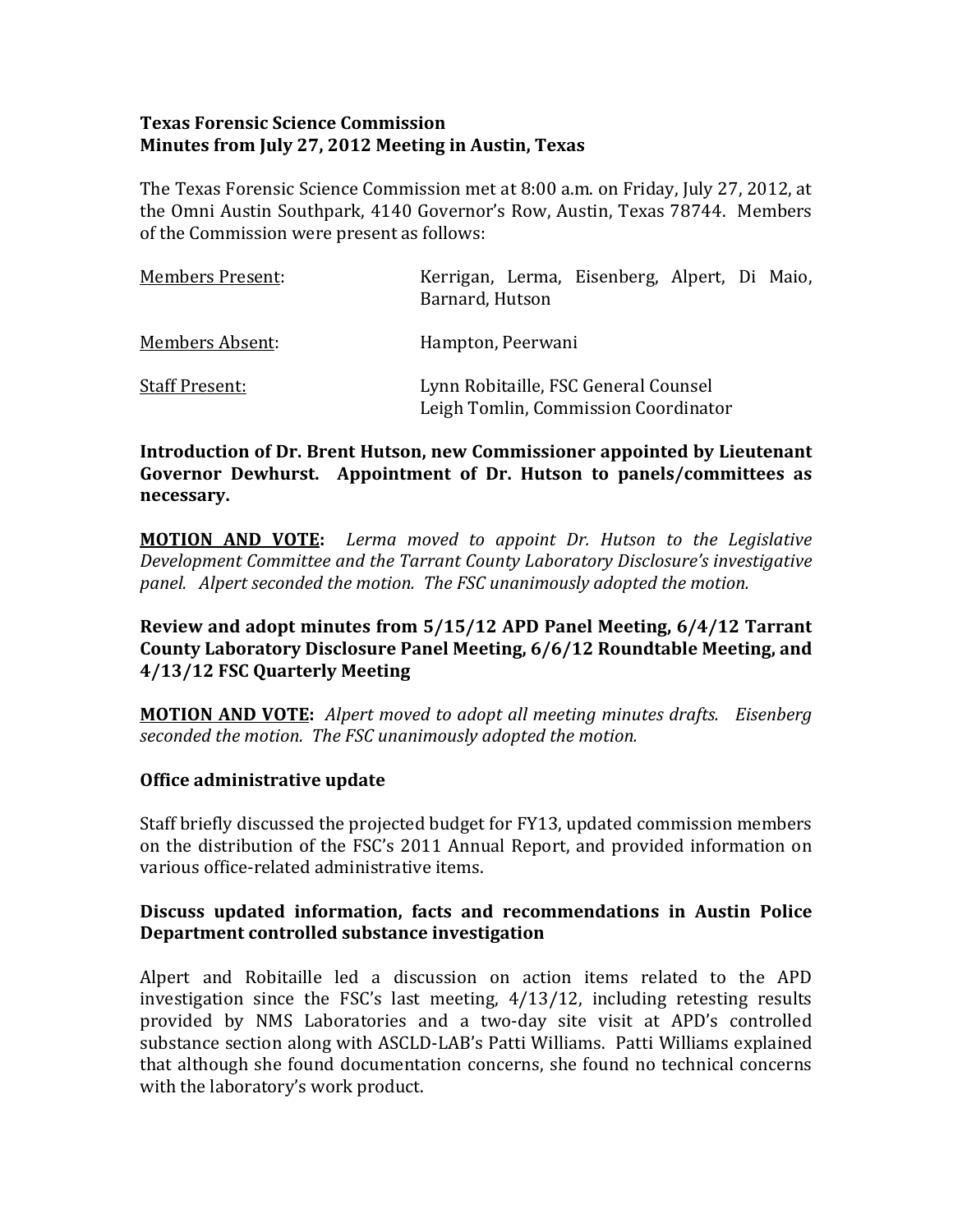Members engaged in a lengthy discussion regarding the statutory and policy definitions of "professional negligence" and "professional misconduct", including the relevant factual scenarios described in the complaints.

**MOTION AND VOTE:**  *Eisenberg moved to accept the APD investigative panel's recommendation to find no professional negligence or misconduct in the APD – Controlled Substance investigation. Kerrigan seconded the motion. The FSC adopted the motion with Hutson abstaining.* 

Members directed Counsel to draft a final report in the APD - Controlled Substance matter to be presented at the FSC's quarterly meeting in October.

### **Review and adopt El Paso Police Department Crime Laboratory investigation final report**

**MOTION AND VOTE:**  *Eisenberg moved to adopt the final report with edits as discussed in the El Paso Police Department Crime Laboratory investigation and direct taff to distribute the report to appropriate parties. Kerrigan seconded the motion. s he FSC adopted the motion with Hutson abstaining. T*

#### **Discuss and consider recommendations from Complaint Screening Committee con r ce ning complaints and selfdisclosures received since last FSC meeting**

1. DPS – Houston Laboratory Disclosure #12‐06

**MOTION AND VOTE:**  *Alpert moved to accept the disclosure for investigation. Di Maio seconded the motion. The FSC adopted the motion with Hutson abstaining.* 

**MOTION AND VOTE:** *Barnard moved to appoint Kerrigan, Peerwani and Lerma as members of the DPS – Houston Laboratory Disclosure investigative panel. Eisenberg seco de n d the motion. The FSC adopted the motion with Huston abstaining.* 

2. DPS – Houston Wilson #12‐04

**MOTION AND VOTE:**  *Kerrigan moved to dismiss the complaint, because it falls outside the jurisdiction of the FSC because the forensic analysis in the case occurred efore the effective date of the FSC's enabling statute. Alpert seconded the motion. b he SC T F adopted the motion with Huston abstaining.* 

- 3. HCME Autopsy Johnson inquiry Members discussed no action was necessary in this matter. Staff sent a complaint form to the individual and is awaiting reply.
- 4. Wille Inquiry/Letter Members discussed no action was necessary in this matter. Staff sent a complaint form to the individual and is awaiting reply.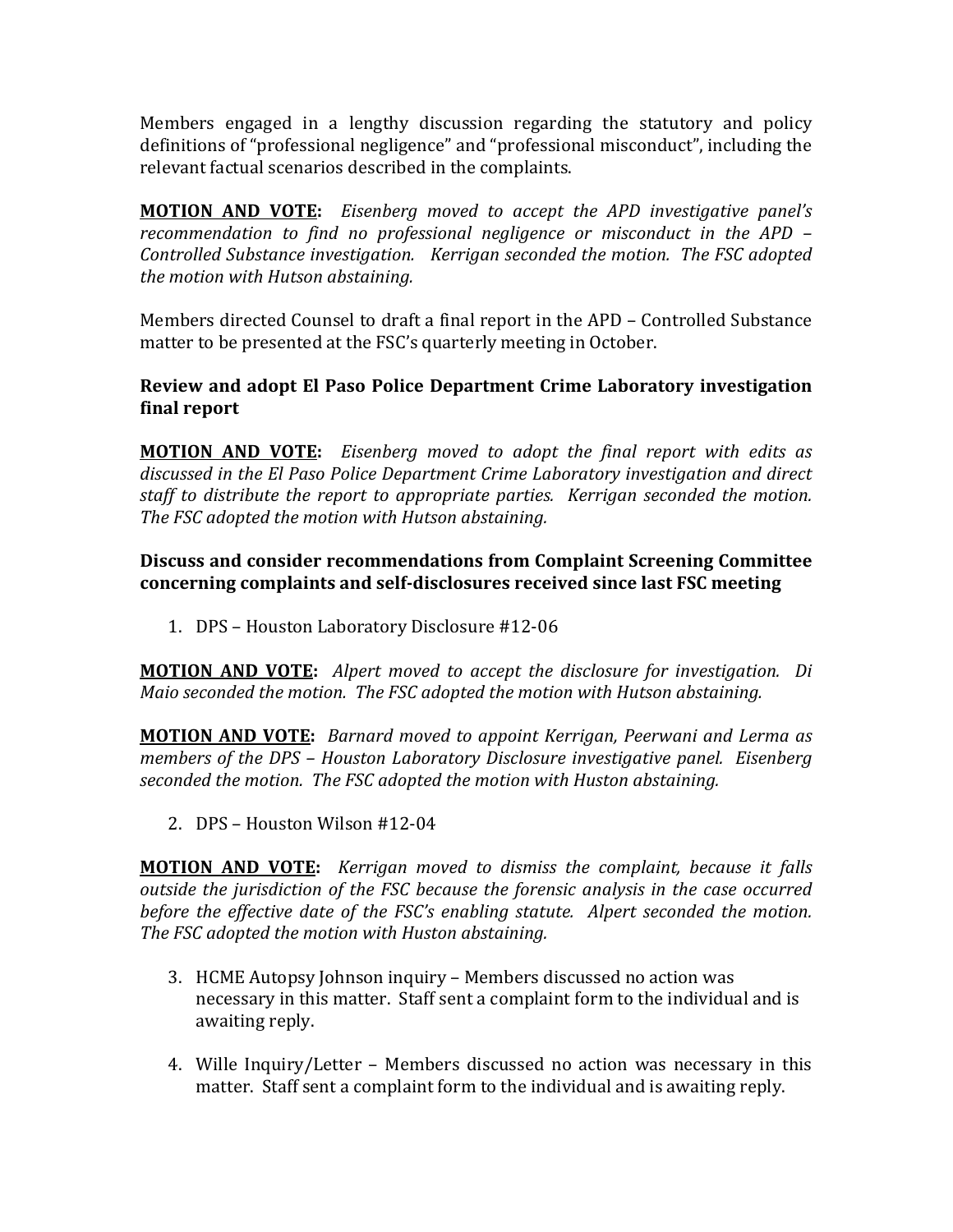5. Suarez Inquiry (BCME – Autopsy) – Members discussed no action was necessary in this matter. Staff sent a complaint form to the individual and is awaiting reply.

**MOTION AND VOTE:** *Alpert moved to give FSC's general counsel authority to handle letter inquiries and report to full FSC on any correspondence. Lerma seconded the motion. The FSC adopted the motion with Huston abstaining.* 

#### **Discuss updated information, facts and recommendations in Tarrant County Laboratory disclosure investigation**

Members reviewed findings and recommendations from the investigation panel. Members engaged in a lengthy discussion regarding the statutory and policy definitions of "professional negligence" and "professional misconduct", including the relevant factual scenarios described in the disclosure.

**MOTION AND VOTE:** *Barnard moved to find professional misconduct in the Tarrant County Laboratory disclosure investigation. Eisenberg seconded the motion. The FSC adopted the motion with Huston abstaining.* 

Members directed Counsel, point-by-point, to draft a final investigative report in the matter.

#### **Update on arson case review**

Jeff Blackburn provided an update on the arson case review being conducted by the Innocence Project of Texas. IPOT has isolated 24-26 cases thus far that merit further review.

Chris Connealy, Texas State Fire Marshal, addressed the Commission regarding his plan to implement all recommendations from the Willis/Wilingham investigative report.

#### **Update from FSC/TCJIU June conference and roundtable session and deliberation regarding action items**

**MOTION AND VOTE:**  *Kerrigan moved to instruct staff to work with the Forensic Development Committee in drafting and finalizing 1) June 6, 2012 Roundtable Discussion Final Report and 2) List of prioritized action items from the Roundtable Discussions for distribution to relevant stakeholders and groups involved. Alpert seconded the motion. The FSC unanimously adopted the motion.*